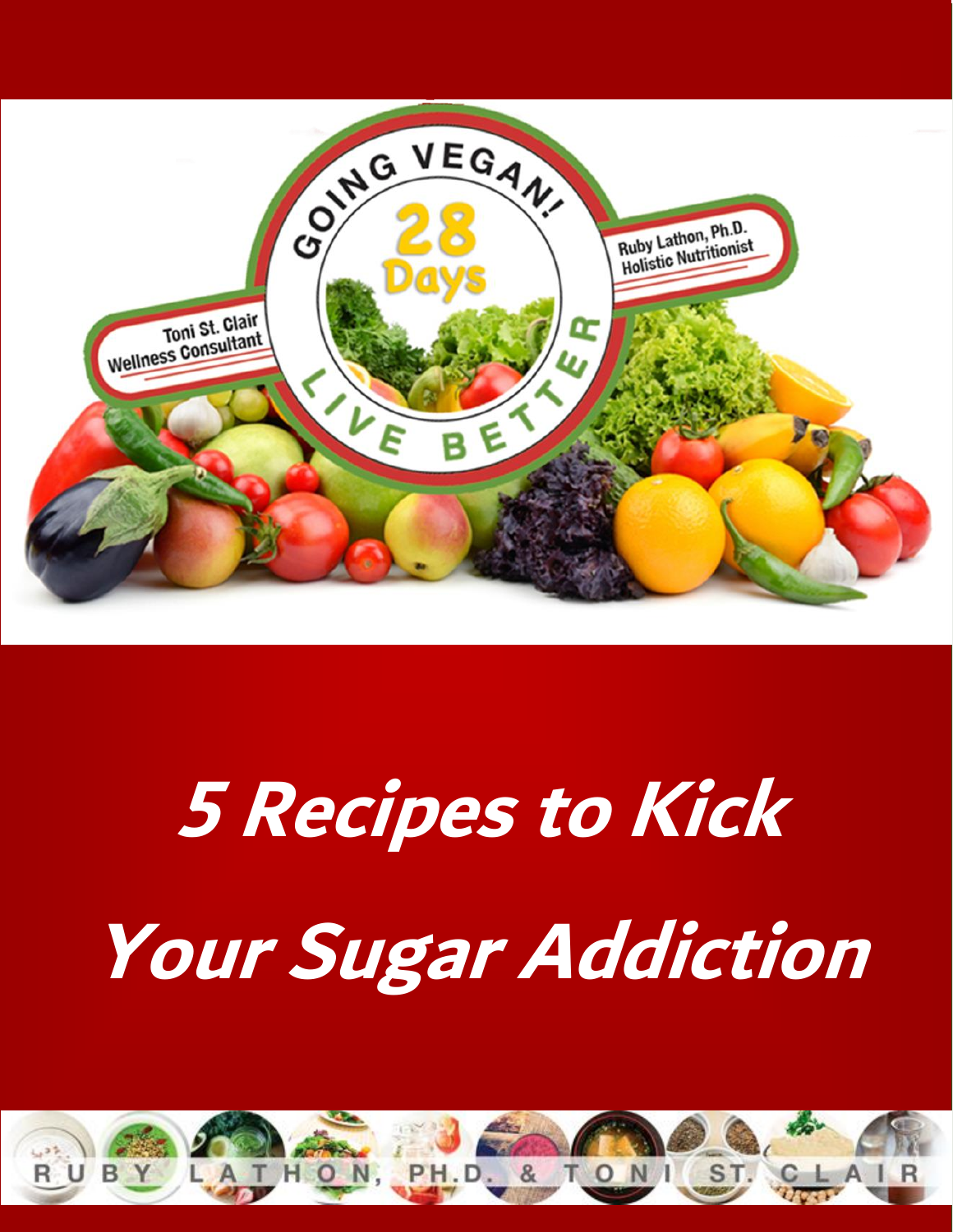# **CONTENTS**

© 2017 TrueSelf TotalHealth | 5 Recipes To Kick Your Sugar Addiction<br>These statements have not been evaluated by the Food and Drug Administration. This is not intended to diagnose, treat, cure, or prevent any disease.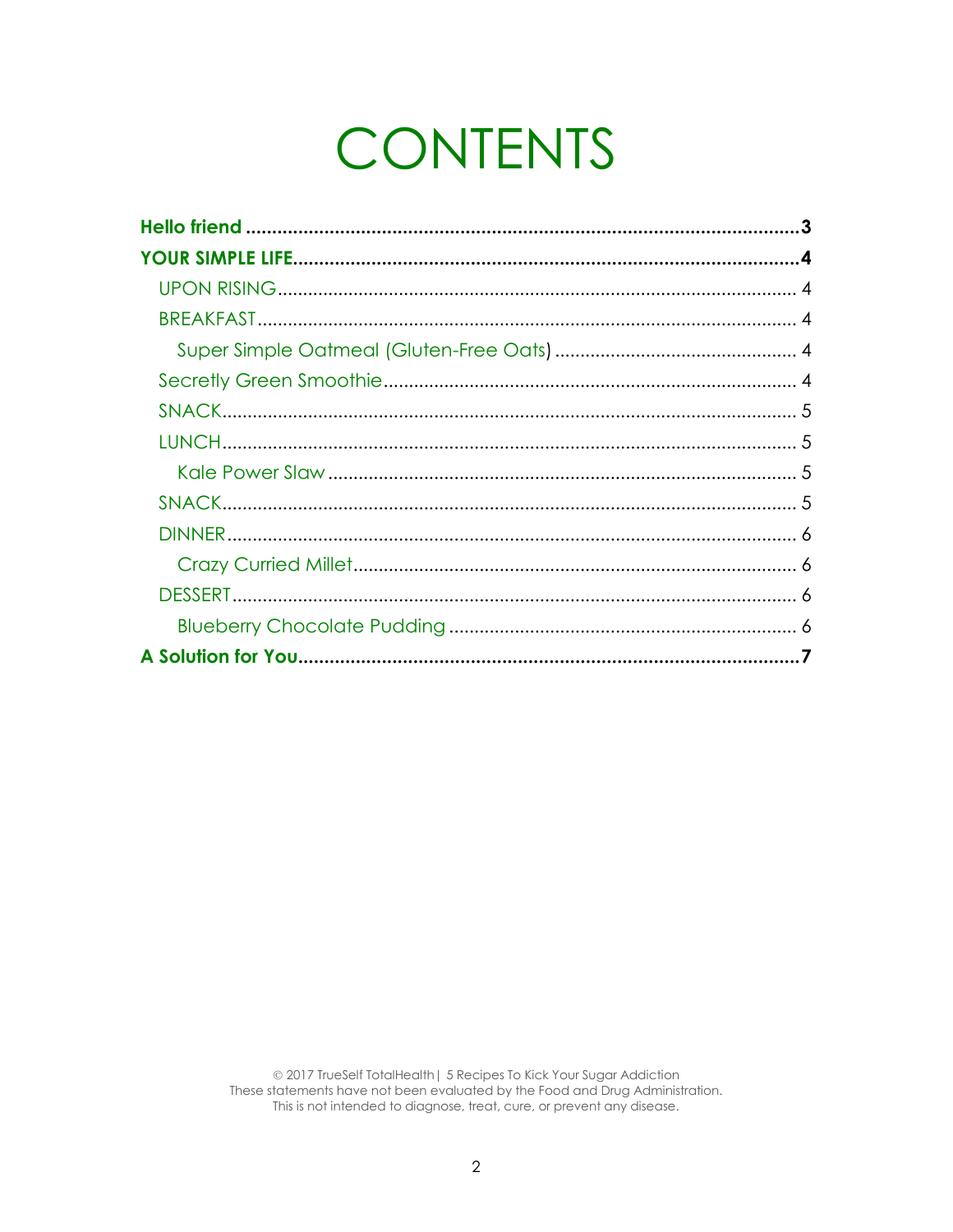# HELLO FRIEND

There are so many ways you can upgrade your wellness and improve your life, but today we want to focus on a specific one: the food on your plate.

We want to share with you simple, easy recipes that can transform your body and your health. And when you do that, you also transform your mind…

Your soul.

Your spirit.

Your life.

And your happiness.

It is time to revolutionize your plate. Eating healthy doesn't have to be hard, and we know from personal experience how much it matters. With our help you will not count calories, you will not dwell on fat, you will not feel deprived, and you will not be on a "diet". Instead, you will glow and feel beautiful, amazing, supported, and more alive than you have ever felt before. Let us take you on this journey to raw vibrancy.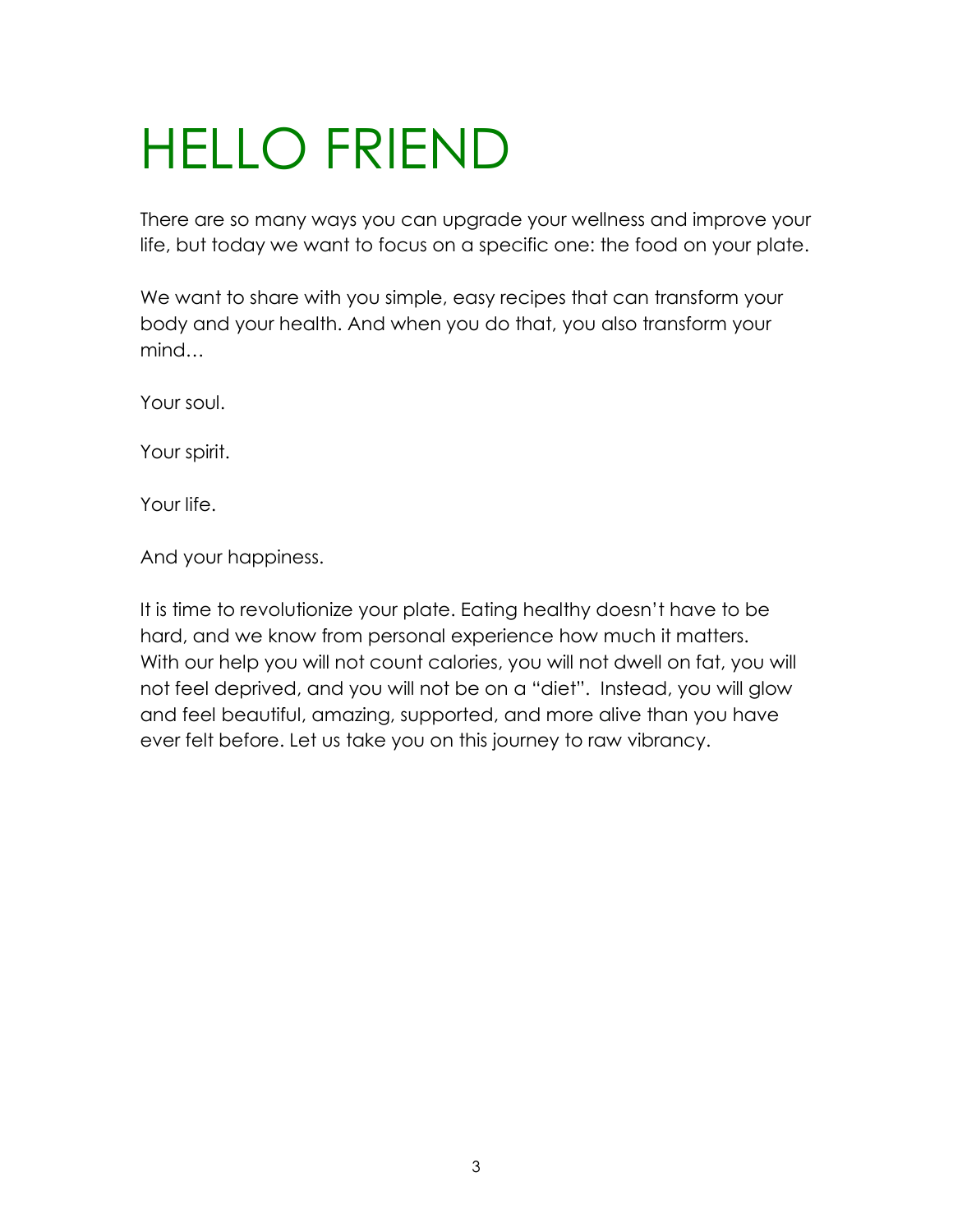# YOUR SIMPLE LIFE

# UPON RISING

Drink warm water with lemon

# BREAKFAST

#### SUPER SIMPLE OATMEAL (GLUTEN-FREE OATS)

#### **Serves 2**

1 cup almond milk

- 1 cup water
- 1/2 teaspoon cinnamon
- 1 teaspoon vanilla extract
- 1 cup whole rolled gluten-free oats
- 1/2 cup fruit of your choice to top (apples/pears/berries/etc.)

Pour almond milk, water, and vanilla extract into saucepan over high heat until boiling. Pour in oats, continue to stir. When the ingredients return to a boil, reduce to simmer. Continue to simmer and stir for about 12-15 minutes until oats are of a creamy texture.

OR

### SECRETLY GREEN SMOOTHIE

1/2 cup of water 1 small ripe banana 1 chopped and pitted peach 1/4 cup of raspberries 1 handful of baby spinach

Put all ingredients into blender, and blend until smooth.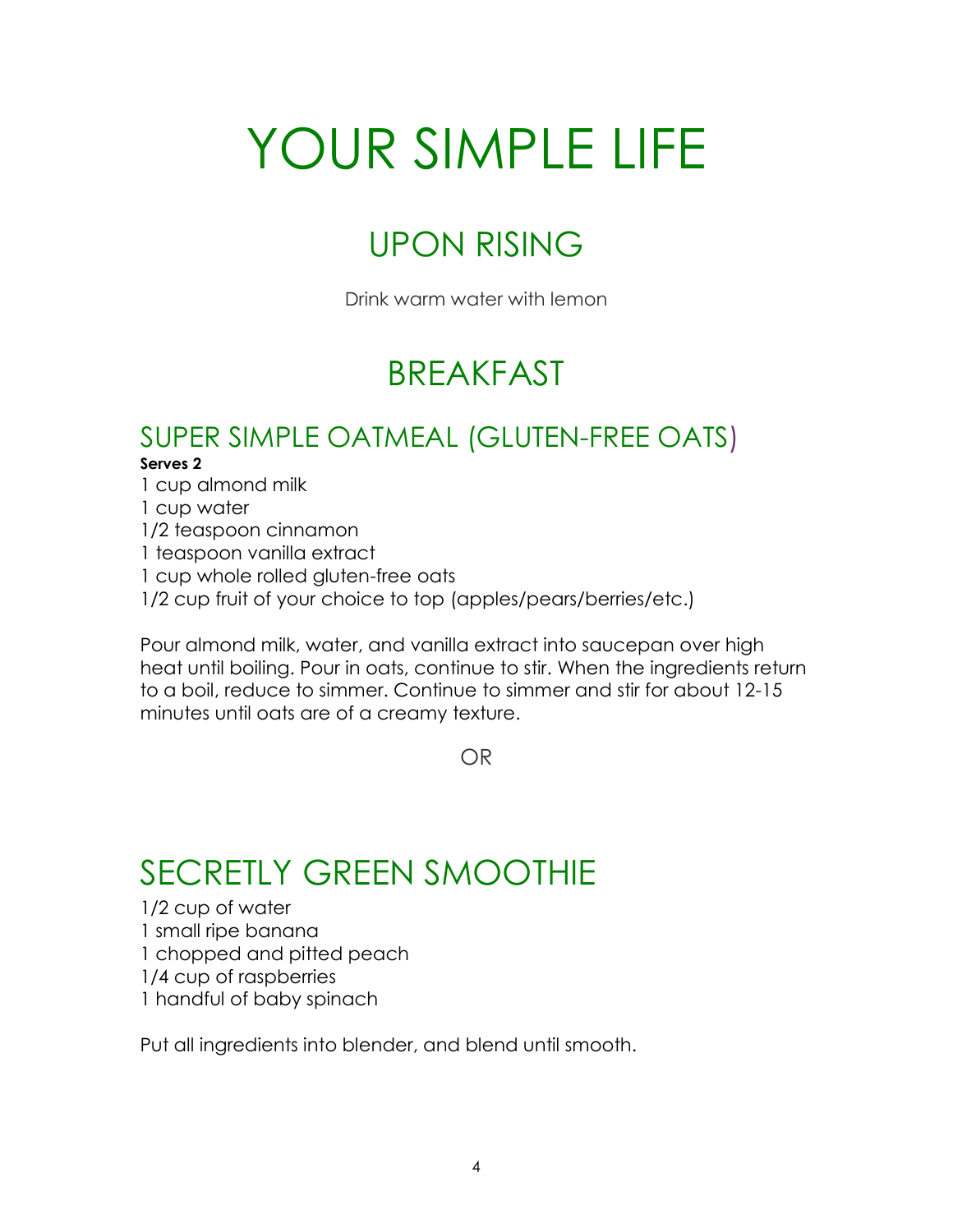## SNACK

Raw veggies (celery, red pepper, cucumber) w/ 2tbsp hummus

# LUNCH

#### KALE POWER SLAW

#### **Serves 2**

1 bunch kale stems removed and leaves thinly sliced 1 large carrot shredded 1/2 orange juiced 1/2 lemon juiced 1/2 red onion very thinly sliced 2 Tablespoon olive oil

Toss kale with carrot, orange juice, and lemon juice in a large salad bowl, using your hands to rub orange and lemon juice into kale leaves. Let stand a few minutes.

Fill a bowl with ice water. Bring a saucepan of water to a boil and stir onion into boiling water; cook just until starting to soften, 15 to 30 seconds. Drain and immediately immerse onion in ice water. Drain ice water, blot onion dry on paper towels, and add to kale.

Stir olive oil into kale mixture and toss to coat. Can be made several hours ahead of time and refrigerated until ready to serve.

# SNACK

Coconut water (4 ounces) & fruit (apple, ½ cup berries, ½ grapefruit)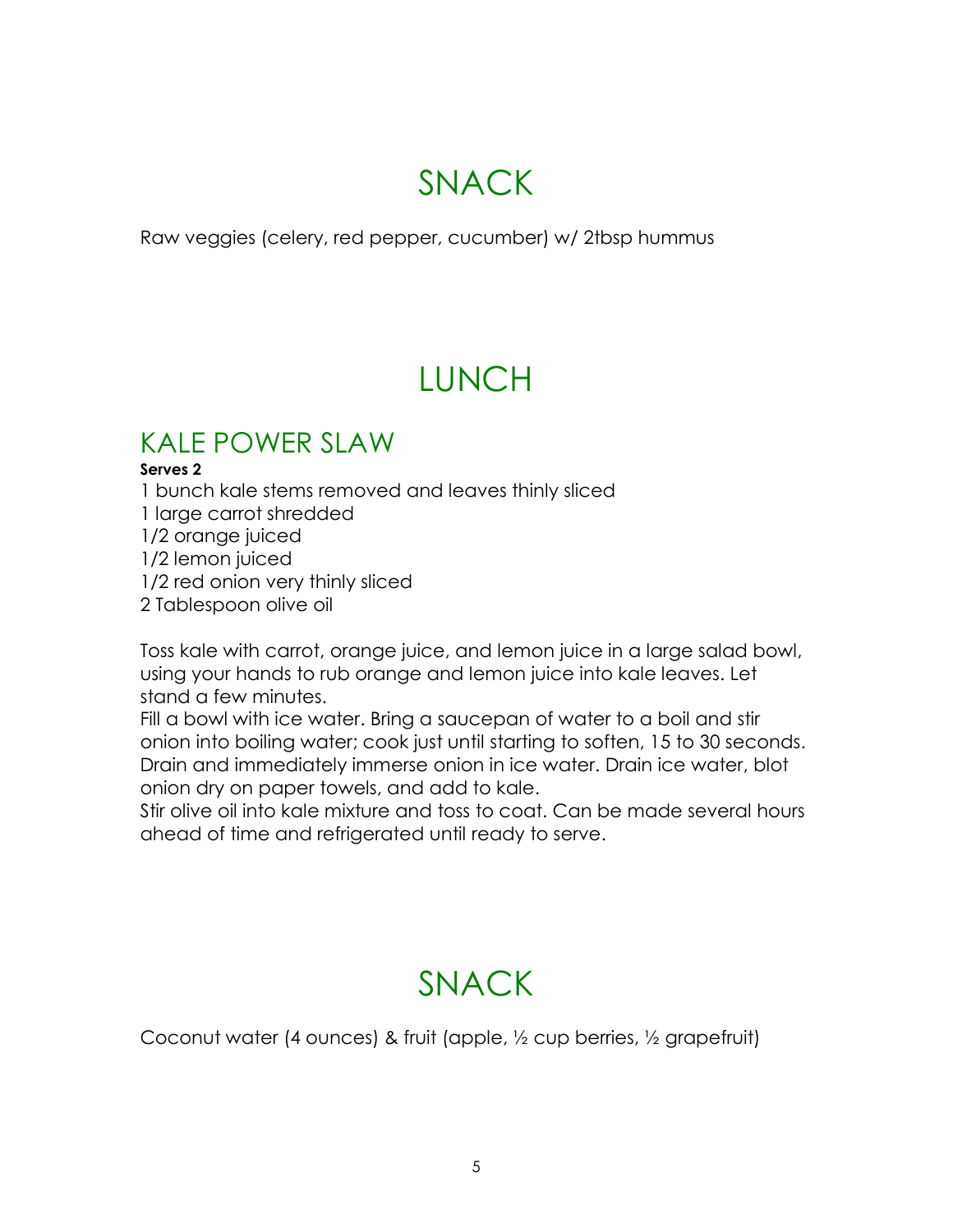## DINNER

#### CRAZY CURRIED MILLET

#### **Serves 4**

1 cup dry-roasted millet

1/2 cup crushed almonds

3 tablespoons pumpkin seeds

1 teaspoon curry powder

1 teaspoon grated ginger

2 cups vegetable stock

**DIRECTIONS:** Boil the vegetable stock in a pot. Add all the ingredients and bring to a boil. Reduce the heat to low and simmer for 20-25 minutes until all liquid is absorbed. Stir ingredients. Serve warm.

### DESSERT

#### BLUEBERRY CHOCOLATE PUDDING

#### **Serves 2**

3 tablespoons raw cacao powder 1/4 cup chia seeds 3 ripe avocado 1/4 cup coconut milk 2 teaspoons vanilla extract 1 cup blueberries Raw cacao nibs (optional topping)

Remove avocados from the skin (and pit) and place in a food processor with blueberries. Blend until combined and creamy. Add in all remaining ingredients, blending until pureed, scraping down the sides when needed to combine. Blend for a good 1-2 minutes until completely cream